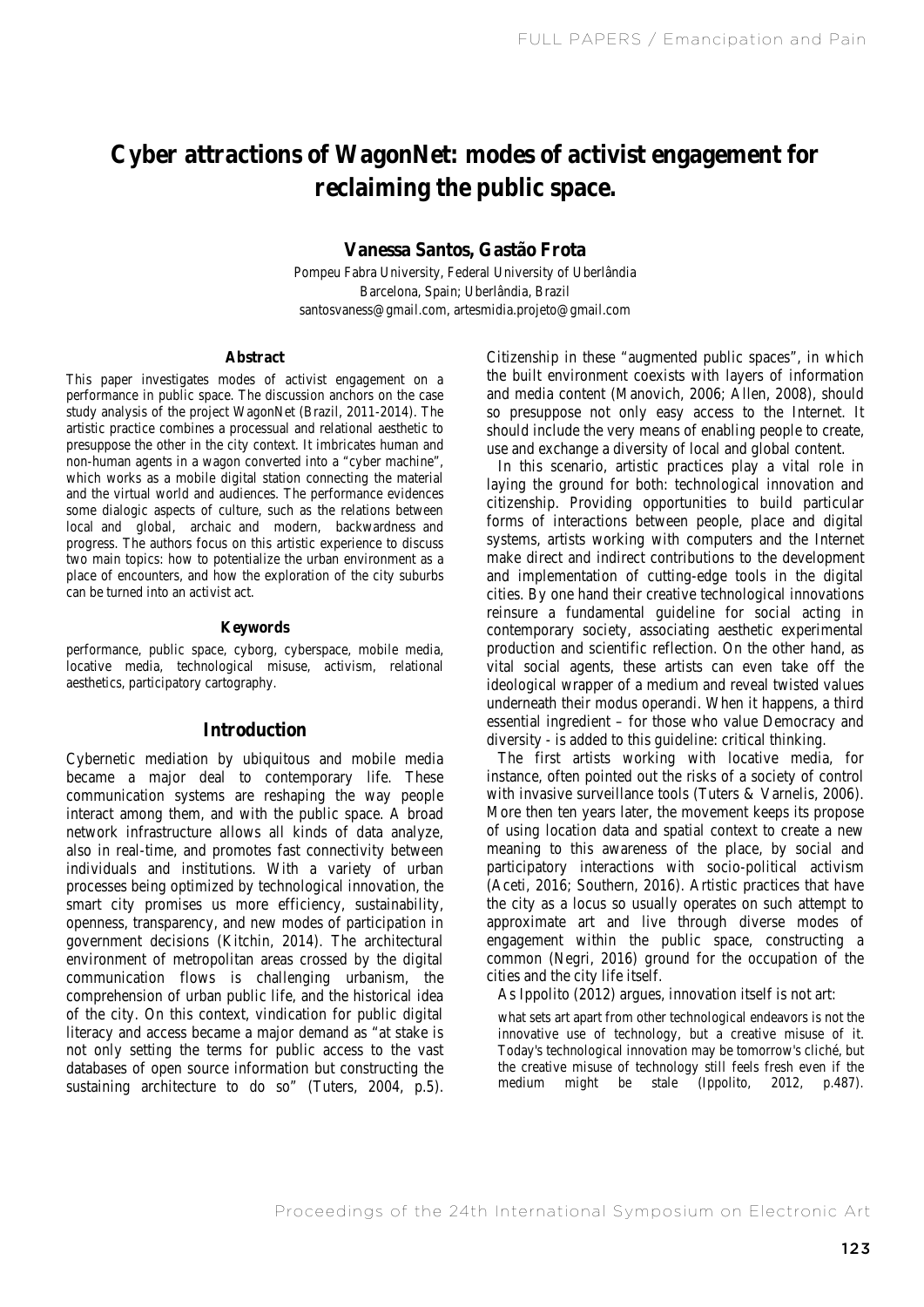The creative misuse of technology can be seen as a form of resistance, as it might evoke different and creative modes of interaction and engagement, instigating people to re-imagine their relations with place (Farman, 2014) and with digital machines. While the new generation of technological systems has reconfigured the geographic, cultural and perceptual space, artistic practices with locative and mobile media come to evidence specific issues on a political basis. Spatially located and contextualized works of art look for composing particular resonances related to geography, cartography, and sometimes politics. They integrate connotative and denotative meanings of the urban life and address questions that embrace demographic changes, borders, gentrification issues, preservation concerns (Hight, 2006). Some geolocated and site-specific projects invite people then to rediscover and experiment the territory by navigating and getting in touch with places never visited, or visited but not properly experienced, usually due to the rush that characterizes everyday life in postmodern cities. The artistic practice with locative media creates new connections between digital culture and physical places by generating particular narratives of space that proposes a different manner of seeing, act and claim the city.

Regarding these issues, this paper takes as a case study the project WagonNet cyberAtractions<sup>1</sup>, a collaborative proposition using mobile and locative media as means for a participatory cartographic practice (Sotelo-Castro, 2010). The artistic project approaches the city as a sensible territory (Rauscher, 2013) and acts valorizing the agency of artist's self-mapping as it travels through the cities during four consecutive days. In a relational aesthetics (Bourriaud et al., 2002) the premise of the project is to promote encounters with the others of the smart city above described. The unusual "cyber machine" registers local culture and share it globally on cyberspace. The title of the artistic proposition uses neologisms associating animal traction vehicles and the Internet, implying a possible dialogue and imbrication between humans, animals, and machines – and bringing up the essence of ambiguities that goes through all the artwork. In a misuse of digital and mobile technology, it links the local to the global in an inclusive mobilization that celebrates a common.

# **WagonNet – a cyber machine**

The project WagonNet cyberAttractions<sup>2</sup>, or *ciberAtrações CharreteNet* as it is called in Portuguese , started in 2011 in Uberlândia as an activist urban art project, with the aim to strengthen social bonds between cultural initiatives

(including independent media), and peripheral communities, empowering both. Most of these communities are of low-income people and in areas of social risk. With a prize of Funarte, in 2014 the performance traveled across the peripheries of Belo Horizonte's metropolitan area, and after that on the Federal District, around Brasília.

The artwork concept got inspiration on the "Cyborg Manifesto", written by Donna Haraway. The project plays with the transgressed borders between the technological machine, the human and the animal by giving a wagon, transmuted into a mobile station, a central role in the performance. The WagonNet points to a pleasurably coupling rather than on a barrier between people and other living and non-living beings. On her writings, Haraway (2000) argues about the human animality to reduce a possible line separating both entities, and mention the late twenty-century machines to highlights how they have made ambiguous the distinction between natural and artificial, mind and body, self-developing and externally designed. Following her approach, such differences commonly applied to differentiate organisms and machines seem to be blurred. "Our machines are disturbingly lively, and we ourselves frighteningly inert" (Haraway, 2000, p.294).

Thinking about who conducts the wagoNet, the triad, coachman, horse, and cabin, seems imbricated as an extension of the same symbiotic body. In the same pattern, hybridism comes to mind when looking at the relations established between the invited artists and the mobile devices they carry along. The "Cyborg Manifesto" claims that there is no fundamental and ontological separation in the formal knowledge of machine and organism, of technical and organic. Recalling to an imagined organic body, Haraway (2000) draws a myth of a cyborg society, in which people are not afraid of their joint with animals and machines. Identities have artificial components and contradictory standpoints, what this complex hybridization with other communication devices and species come to evidence that. Informed by such post-modernist feministmaterialistic approach, the project WagonNet sees on the imbrication and confusion between human, animal and machines, a potential source. The performance embraces Haraway's myth of resistance to pursuing the task of:

reconstructing the boundaries of daily life, in partial connection with others, in communication with all of our parts  $(...)$  Cyborg imagery can suggest a way out of the maze of dualisms in which we have explained our bodies and our tools to ourselves (...) It means both building and destroying machines, identities, categories, relationships, space stories (Haraway, 2000, p.316).

The performance centers on such universe of thought by transforming a traditional cargo structure into a cyborg machine. Technological and ludic, it promotes encounters in public space. Encounters with the horse and the invited artists. Encounter with the digital media coupled on this

 $\overline{a}$ 

Http://charrete.net<br>The project was conceived by Gastão Frota and executed together with many artistic collectives, such as MUDI – Uberlândia Cultural Movement, Pássaro Preto and Fora-do-Eixo (Mídia Ninja).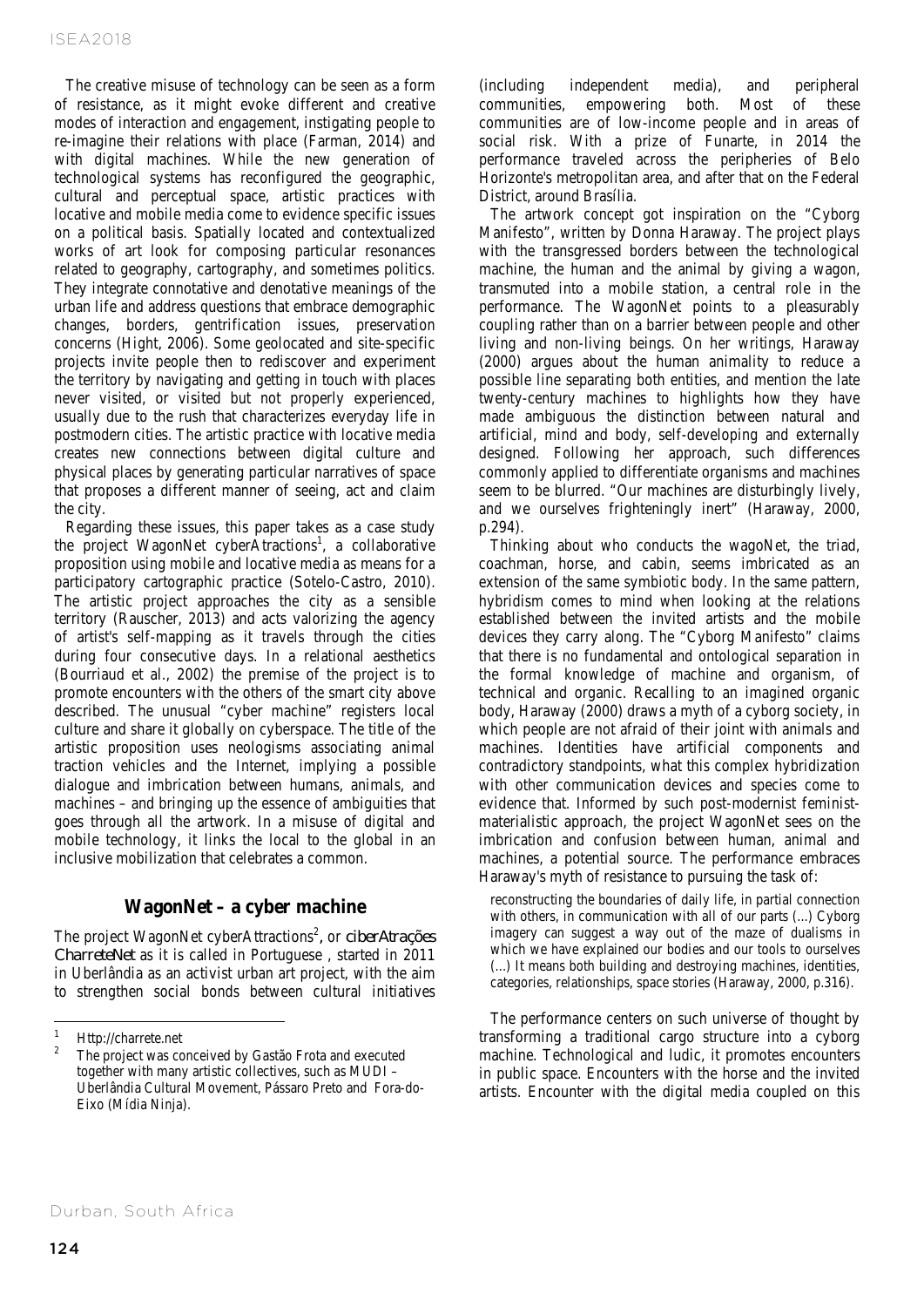cyborg machine. Encounters with nostalgic memories of an ancient city and modes of sociability, as well as with forgotten parts of the city, its residents, and cultures that are looked down on by mainstream visibility. The wagon transmuted into a mobile digital station takes a performative navigation through the urban space. Where it goes, it means an opportunity for a cultural and artistic experience and production, which have the collaboration of several fundamental actors. The involved agents have a crucial role in the political-cultural efficacy of the artwork. Such re-appropriation of an animal traction vehicle comes to highlight the dualism of categories such as archaicmodern; overpass-progress; local-global; individualcollective; public-private; memory-forgetting; workleisure; objectivity-subjectivity.

#### **Brazilian Cultural and Technological Context**

Uberlândia, like other cities in Brazil, has been the object of individual initiatives by artists and activist groups to emphasize the weak or even non-existent cultural policy of the municipality. The MUDI collective, for instance, arose from the need of urgent resistance of civil society. They gathered artists and activist when the city councilmen tried to approve a law that requires a license to carry out any events in the street, demanding prior authorizations and even payments. The MUDI movement, articulated through e-mails and face-to-face meetings, with open participation and without moderation, came as a response to this government attempt to infringe on the rights of street performers and on free and spontaneous uses of public space by citizens.

The WagonNet cyberAttractions, as an activist art, inserts in such desire to reflect upon the Brazilian cultural institutional program<sup>3</sup>. The project brings Bauman's (2009, p.35) ideas about the city as a place in which the human experience takes form, is accumulated, and shared; a place in which we elaborate, assimilate and negotiate the cities' meaning. The performance operates on the principle of digital free culture, using the ideas of participatory art and multilocal actions. In this propositional context, the project devotes to an investigation characterized by collaborative thinking, mediation, open source softwares and technical hybridism.

These are crucial assemblages to the collaborative formation that underpins this project, which in the broader context is instigated by the consolidation of municipal councils and telluric engagements in the implementation of the National Plan of Culture<sup>4</sup>. In its struggle to empower new channels of dialogue between workers and local culture lovers, via social networks, WagonNet cyberAttractions promotes a confrontation between

"globalized powers and the tenacious local senses" (Bauman, 2009, p.35) - in two-way relationships, based on networking with independent artists, cultural promoters and activists. It is a processual artistic project based on propositions.

#### **Mobile Infrastructure**

The "cyborg machine" of WagonNet project is made of a wagon equipped with a mobile phone enabled to connect to 3G networks and send GPS data, a portable computer, cameras HD and a megaphone. Processual, the performance started by encountering a coachman - that wanted to change the business from cargo to entertainment -, and getting a wagon, called "charrete" in Portuguese, that is itself made from recycled materials.

The artwork involves the process of decorating the wagon with objects traded during the journey, in a solidarity economy mode. A flag fixed to the back of the wagon flies like a dancing paraglide to the rhythm of the horse's walk. When it stops, the barter-happenings take place, and people are invited to trade all kinds of stuff, actions, and objects, provisions, and even rules. The incorporation of several objects results in a colorful and festive ensemble.



Figure 1: The colorful and festive ensemble of the wagon.

The WagonNet gets empowered by easy, accessible, "cost-free", open source tools. Precarious wifi connection gives support to the given structure. Characterized by the slow pace of its displacements and with a popular appeal, these "cyber station" can instigate improvisations, host, capture and transmit contents in real time. "Creative, ironic and revolutionary", as described by Rauscher (2013, p.21), it connects the local and the global, the virtual and the physical domains.

The performance has its course and existence from a set of collaborations and relationships built on directly and through social media environments. Open calls on mailing

 $\overline{3}$ In 2013, the X Funarte Prize, from Brazilian government, selected the project together with other initiatives that had a

marked activist character.<br>ttp://pnc.cultura.gov.br/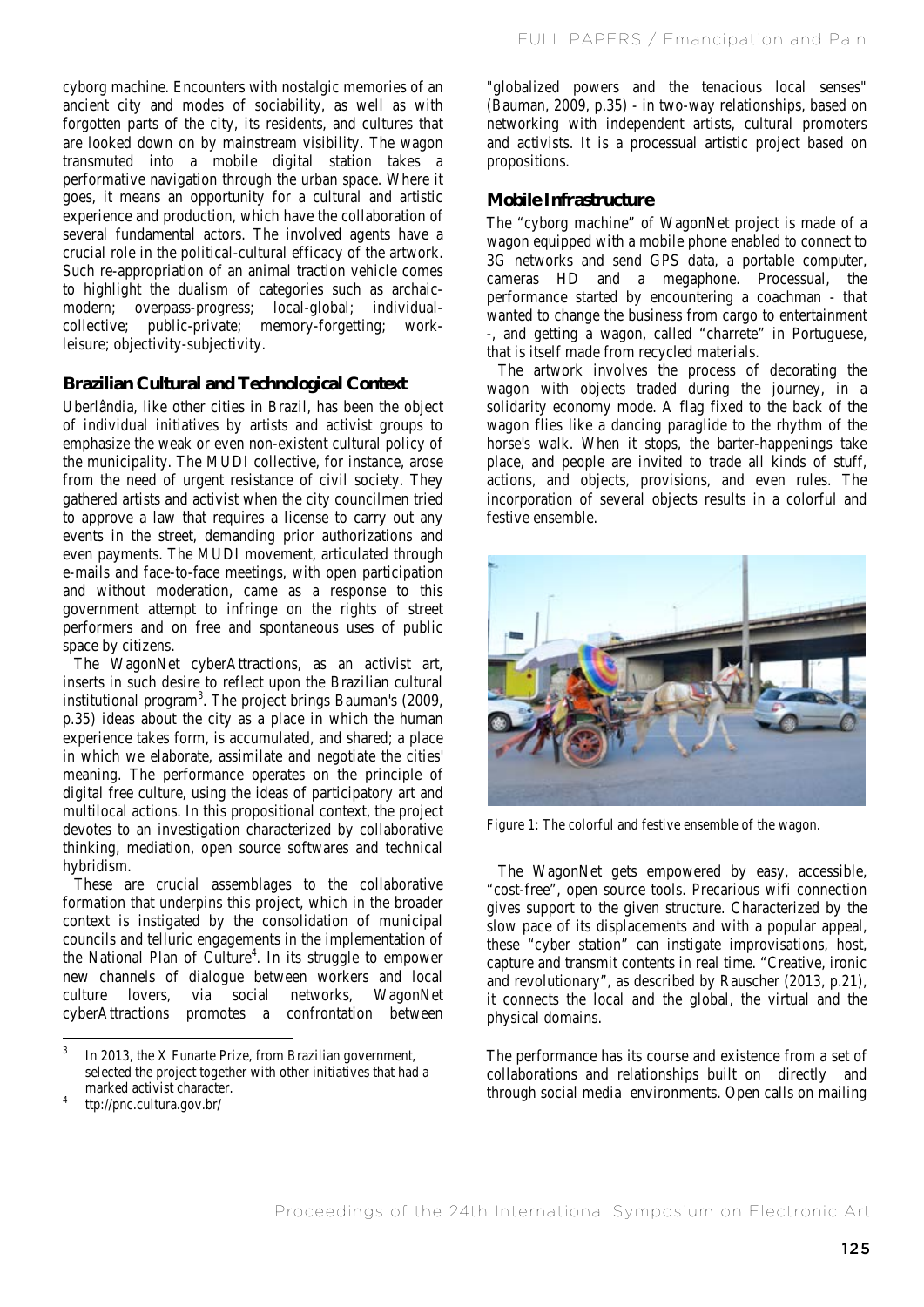lists of activist groups in the city gathered a group of collaborators and entities to the project. This process shapes the dynamic, setting up the stop points that together with the limitations of the vehicle, defines the routes for the navigation. Moved by Barter-Happenings**,** each tour starts with the choice of the horse and coachman, following ecological criteria of animal care, and the social representativeness of the coachman among the local communities. The definition of the itinerary is an online and direct networking negotiation. It depends on the response of those who, identifying with the political aspects of the project, agree to host the WagonNet at their offices, houses, communities centers, etc.



Figure 2: One of the routes taken by the WagonNet.

The journey is sustained by the barter-happenings, in which people can trade all kinds of stuff, actions, and objects, provisions and rules. Hosting the horse, the wagon and the artists, an establishment may get advertising. Giving their art product, they can choose a cd, a painting or a book from other barters. Dancing, singing, reciting, they may get even another live performance from the guest artists. Local artists could, for instance, get HD recordings of their performances in exchange for allowing the live stream on the Internet of their participation.

In a "Do-It-Yourself" style and based on networking with independent artists and cultural promoters (such as Forado-Eixo and Estilingue), the wagonNet represents itself a cyber attraction for both: the bystanders on the streets, and an online audience. Each event means an opportunity for planned and no-planned encounters. Some people who came across got a ride on the "cyber machine", some sang, others played instruments, did political claiming, told old stories, read poems, drew the scene, danced. All sort of expressions went online in real-time on Social Media. This material, generated while the wagon is on the move or parked, travel through 3G networks to reach an online audience. The artwork extends site-specific notions with a locative practice that interrelates the virtual and the material spheres by sharing exploratory experiences of the urban space through posts on Youtube, Qik, TwitCasting, Twitter and Facebook.

Artists and those who collaborated with the project shared the operations of recording images and sounds using portable, professional and non-professional equipment. Following the principle of free digital culture and participative art, the project experimented with aspects such as double-cameras and rotating rules of interviewed/ interviewer, photographer/ photographed. The community residents themselves also captured the images, some of them becoming quickly familiar with all the process. They organize themselves for carrying out cultural presentations (dance, percussion, hip-hop music), as they want to be filmed. They also make themselves available to photograph and film, to reproduce and transmit the content to the cyberspace. They want to do-it-themselves.

## **Discussion**

#### **The urban as a place of encounters**

WagonNet cyberAttractions proposes to minimize the condition of unfamiliarity and isolation, that some Brazilian artists and citizens have in relation to the experience of the diversity of local and cultural agents. The project foresaw in its conception the contact and visit to cultural institutions, and entities on neighborhoods neglected by cultural policies. Many times the WagonNet got on unplanned routes that would lead to aleatory encounters, mobilizing all sort of citizens and emotions. On its exploration of the urban space, the mobile station crossed, mixed, infiltrated and blurred the borders of the compartmentalized city.

The trip of the "cyber machine" into the peripheral districts represented an encounter with the opportunity of access to the Internet and digital media. That was the first opportunity for many individuals and populations. During the trips, the spaces mapped by these visits turned into a producer of cyber attractions. The project was moved by such desire of empowering the Art & Culture sector of Brazilian cities. In this sense, the horse-wagon worked as an affirmative symbol and agglutinating agent among those interested in the democratization of the artistic and cultural circuit.

As Rancière argues (2013), the sharing of the sensible involves the distribution of spaces, times and forms of activity, something in common that leads to participation. The ability or inability of various individuals to participate in this distribution by their own desires and singularities is what ties aesthetics to politics. This politics is inherent in the logic of representation and includes sensorial appeals behind the political redistribution of shared experience. "The distribution of the sensible reveals who can have a

share in what is common to the community based on what they do and on the time and space in which this activity is performed" (Rancière, 2013, p.12). The politics appear as a form of experience, "revolves around what is seen and what can be said about it, around who has the ability to see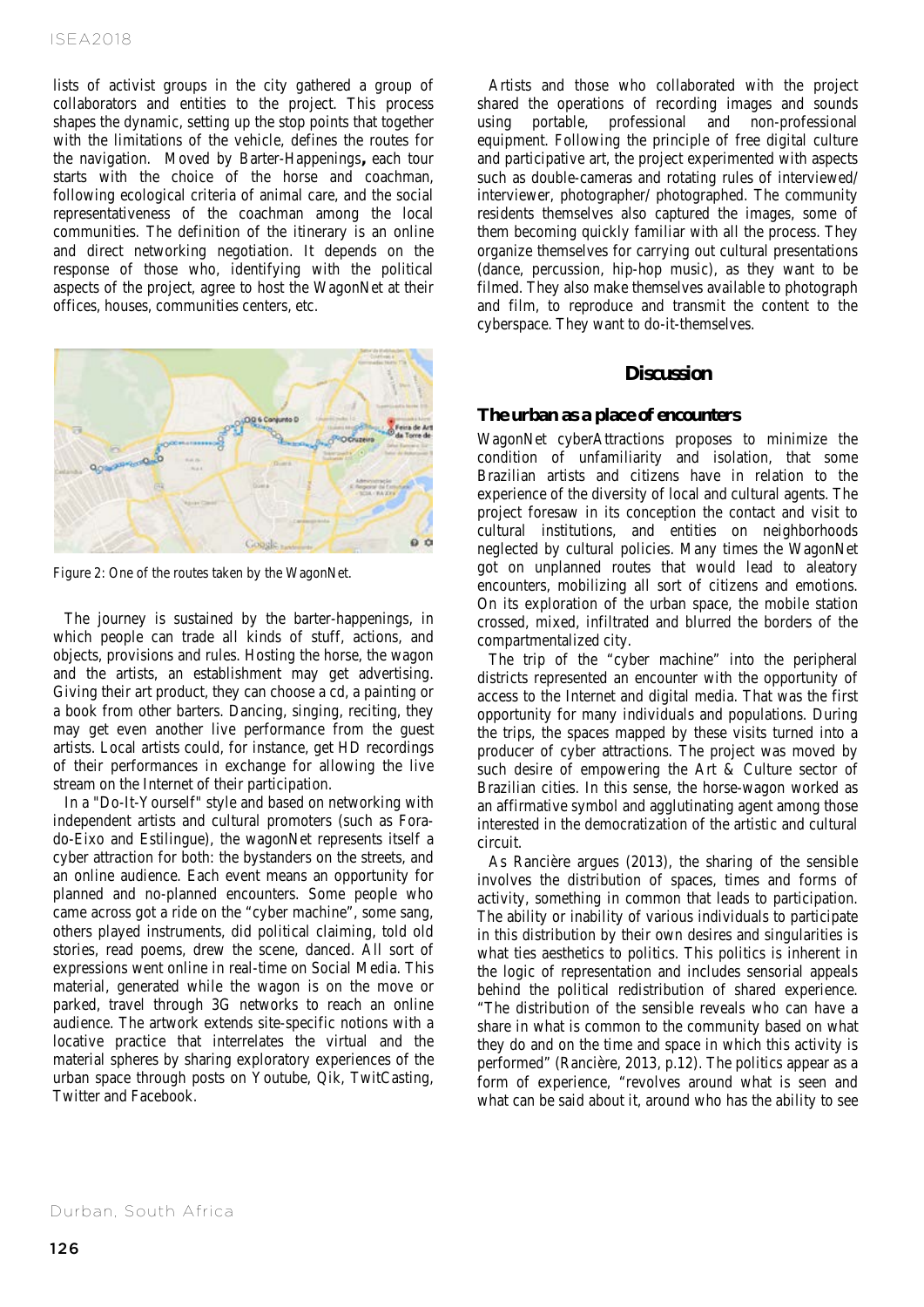and the talent to speak, around the properties of spaces and the possibilities of time" (Rancière, 2013, p.13). The artistic practice proposed by the project is a transgressive appearance of unauthorized speakers on the public stage.

As Art and life approximates, the ciberAtractions centers on the invention of relations between subjects, configuring a situation to recreate models of sociality in open public environments. (Bourriaud et al., 2002). The creative process gets on the relational and processual aspects as principles. The artwork takes form from intersubjective relations established between a place, its residents, and the invited artists. Intersubjectivity became then the main element that give shape to the artistic action, that is improvised and performative rather than planned and prescripted. The complicity of sharing a given place and moment, the idea of building a shared memory between those involved in the encounter strength a relationship that is artistic, affective, and also politically effective.

Artistic projects like this one open space for the participants to establish differentiated relationships with the practice, and to assume, at least in part, responsibility for the mutations in course. Processual, the creative act here depends not only on interaction, but on the exchange of experiences. The dialogue and also the ephemerality appear as major features that characterize this public urban art production. Bourriaud et al. (2002) considers the encounters as the central aspect of a relational aesthetics in art, which valorizes the human interactions and its social context, rather than relegate art to a private and autonomous symbolic space. When such encounter, unexpected or casual, happens in the public space, it opens room to an all-embracing dialogue.



Figure 3: The performative casual encounters in public space.

The invention of a proposition welcomes and connects different cultural productions opening room to creativeness in diverse experimental practices. The project has its existence affirmed through relationships and collaboration that can be extended and spread out. The drift appears as desire, prevailing the possibility of meetings and bases of welcome (Rauscher, 2013). During four consecutive days, the local community gets mobilized and attracted by the technology, but also by the artists's interventions and the wagon itself. The "cyber machine" attracted, for instance, a great number of children. In the time they spent together and immersed in that artistic experience, the digital station showed and registered part of that diverse local culture in a non-hierarchic mode. The artistic practices affirm itself as forms of art that inscribe a sense of community.

"Performances are 'involved in politics', whatever may otherwise be the guiding intentions, artists' social modes of integration, or the manner in which artistic forms reflect social structures or movements" (Rancière, 2013, p.13). As a political aesthetics, it destroys the hierarchies of representation and creates a community formed only by the random circulation of the artwork.

In WagonNet, the representation of the cultural diversity of peripheral areas results from the collaboration and interaction between local people and artist, between seeing, doing, and speaking in these improvised rites. The WagonNet, by offering, even temporarily, the experience of cohabiting the square, the streets, and the network, allows us to think about the public spaces and questioning the origin of the speeches. The face-to-face meetings are decisive in the project proposal. The interactive aspects of the performance are absolutely dependent on the participation that precedes it. Hence, this make-and-share of the sensitive happen through the context of encounters between theory and practice, digital inclusion and empowerment of local networks, animal and machine (Gastão & Rauscher, 2013).

# **The cyber wagon ride as an activist act of reclaiming the public space**

Considering the effects of the "informatics revolution" of digital media, as Bauman (2003) observes, some analysts have radically proclaimed the prognosis of an imminent disappearance of the "city as we know it", or even its replacement for a new spatial form of human cohabitation. The metropolitan regions worldwide do have been experiencing an accelerating pace of transformations. The "postmetropolis", as Soja (2000) defines it in opposition to the modern metropolis consolidated in the middle decades of the twentieth century, can take specific forms in specific places. With different degrees of change all over the world, such urban restructuring results in profound changes that in some cases turned almost unrecognizable what existed or was familiar few years ago (Bauman, 2003, p.4).

That is the case, for instance, of the polemics about vehicles of animal traction in urban areas. Though some people may think they are obsolete, the fact is that horsewagons are still circulating in many Brazilian cities. In Belo Horizonte, the fourth biggest city in Brazil, for instance, there are at least 2.500 of them registered at city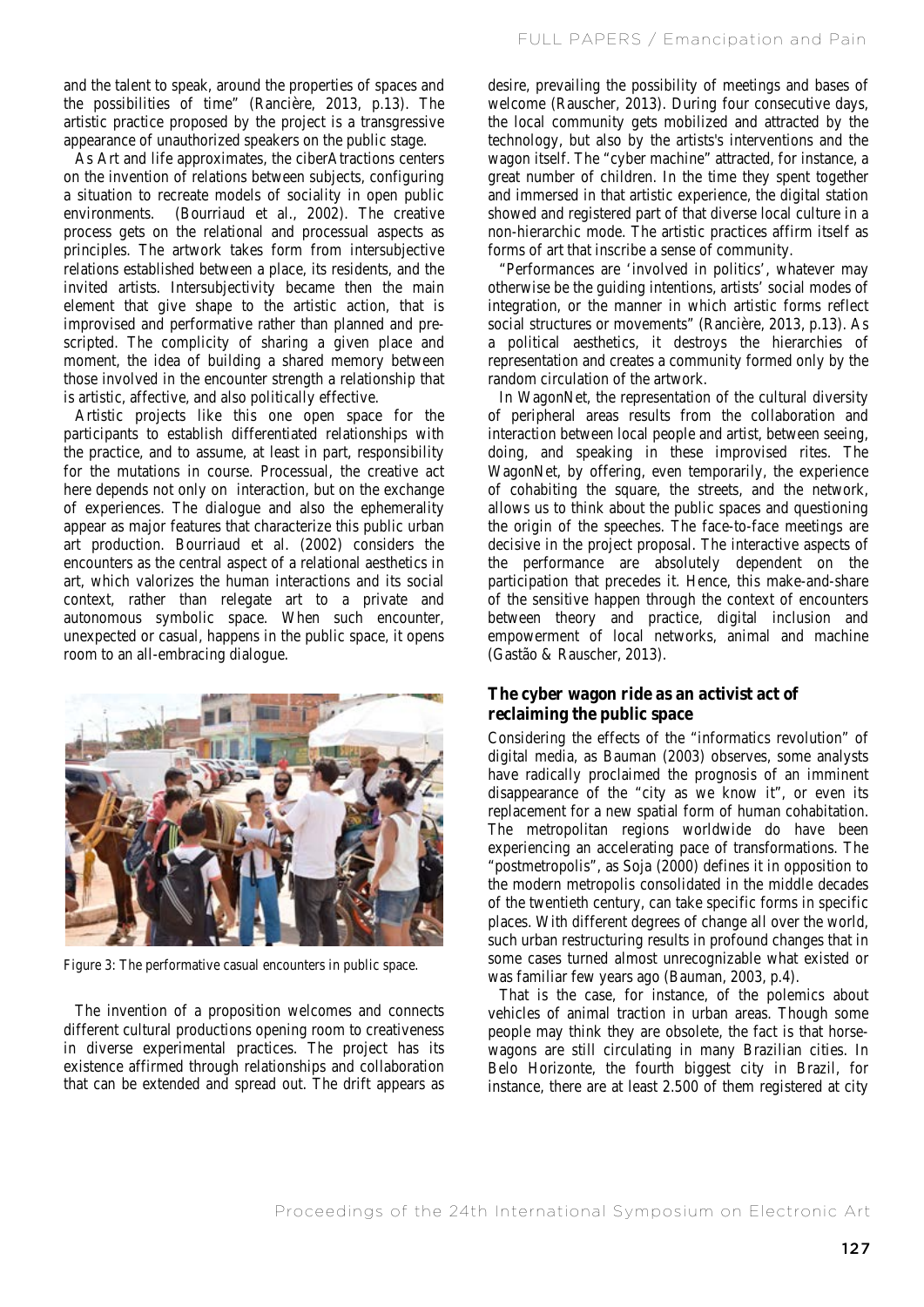council. In most cases, coachmen utilize these animals to transport objects and rubble, as a source of income. Those who have the wagon as a mean of survival are representatives of a model of the informal economy, whose confidence relies on their own wits and individual initiatives and even in a passion for autonomy – could an artist identify with that?

In the name of progress, many debates have been carried out by politicians trying to get rid of animal-drawn vehicles. Under the discourse of protecting the horses from a supposed slavery condition, there are also strong interests of recycling industries on getting the monopoly of trash management, no manner how many families would get miserable by that. Behind the idea that cities are not healthy for horses, one may ask whether this environment is for humans health, including in its mental and psychological aspects. Does the majority of people really want to live apart from non-human beings? The presence of wagons in the streets of (post) modern Brazilian cities represents this kind of tension.

The WagonNet underscores such contradictory logic in Brazilian contemporary urban spaces, as the wandering of coachmen contrasts significantly with the imperatives of post-modern urban traffics. In this context, wagons represent both: a nostalgic memory of that same territory now generalized in a mercantile space, and a reminder of the backwardness, poverty, and slowness that cohabit with the city taken by modern automobile logic. In tis context, the paradoxical WagonNet became a plastic and critical object (Frota & Rauscher, 2013).

Whether the wagon is determinant to shape the critical meaning of the artwork, its navigation through the urban space also has an activist vein of reclaiming that territory to who has its circulation restricted and their existence rejected. It comes calmly but not unnoticed, as it links that moments experimented in the outskirts of the city to a broad audience following online. Many who came across the WagonNet also took that moment to protest and make visible what in general remains invisible, and by doing so they brought to an online audience a self-mapping of urban areas that are generally neglected by broadcasting media. The empowering potential of the proposed artistic practice seems to reside on a self-positioning enabling agency; or as Sotelo-Castro (2010) defines it, on "the act of sharing the spatial autobiographical narratives that result out of the participation process that the participants may be enabled to position and map the self" (p.593).

As De Certeau (1984) points out, by navigating the city, the ordinary men not only experience location but also create an infinity of stories that lives under the visibility. During the tours with the WagonNet, participants became the protagonists of displacements that give visibility to stories other than those of violence and stupidity, what usually characterize the space of poor communities on media.

Analyzing the project, Nardin & Boel (2013) observes

that when the WagonNet visits and registers images and sounds taking place in the city, it is building a network on the urban cartesian map. The project does it by connecting the peripheral points trough unexpected routes, which function as modifiers of the use of space and consequently become shared paths. As Bourriaud et al. (2002) observes, such kind of artistic-relational practices creates modest connections, opening some obstructed passages, putting in contact levels of reality set apart. The digital station, for instance, streamed the moment in which a community was evicted from an irregular urban area. Being expelled by police forces, they used the opportunity to protest against the Major, the policy of the municipality, and to the difficulties of access to cultural, social, health and leisure spaces, and even water.

Under this *modus operanti,* the project can be characterized as a biopotent aesthetic resistance, as Rena, Berquót & Chagas (2014) articulates the concept in the reversal of the term biopolitics. While the latter regards the power *over* life, the former signalizes to the power of life. In WagonNet, the biopotent resistence is against the rush for gentrification and hygienist politics under neoliberal urbanism.

## **Conclusion**

As we have discussed, the WagonNet performances created spaces of flow for the distribution of sensory experiences, using the own globalization resources and augmented space of postmodern cities to put in evidence local meanings and discourses. The cognitive, artistic and cultural map traced by the performance gave visibility to a peripheral city, through the materialism of encounters with local agents.

One mode of activism engagement then concerns the valorization of a diversity of human life styles, the affirmative inclusion of the forgotten or silenced voices in the political arena. That is the case of coachman families surviving upon the garbage of consumer society, and other groups excluded from shared visibility and voice on media and cyberspace by globalization process of postmodern cities.

The other activism mode includes an even bigger challenge that is related to how western civilization deals with nature and its diversity of species. In opposition to the utilitarian view, by which all things on earth exists to serve man, WagonNet cyborg character points out to the possibility of a more symbiotic relation between nonhuman animals, machines and humans. A symbiotic hybridism instead a parasitic mode of relation upon nature. As we lodge our body into the gallop of these walks, our humanity copulates with the animal, activating rhythmic memories that echo the frictions from sex to laughter – crossed by an infinite synergy of common affections that gives weigh to being, thought to body and life experience to technology – a sense of frontier of the ecological